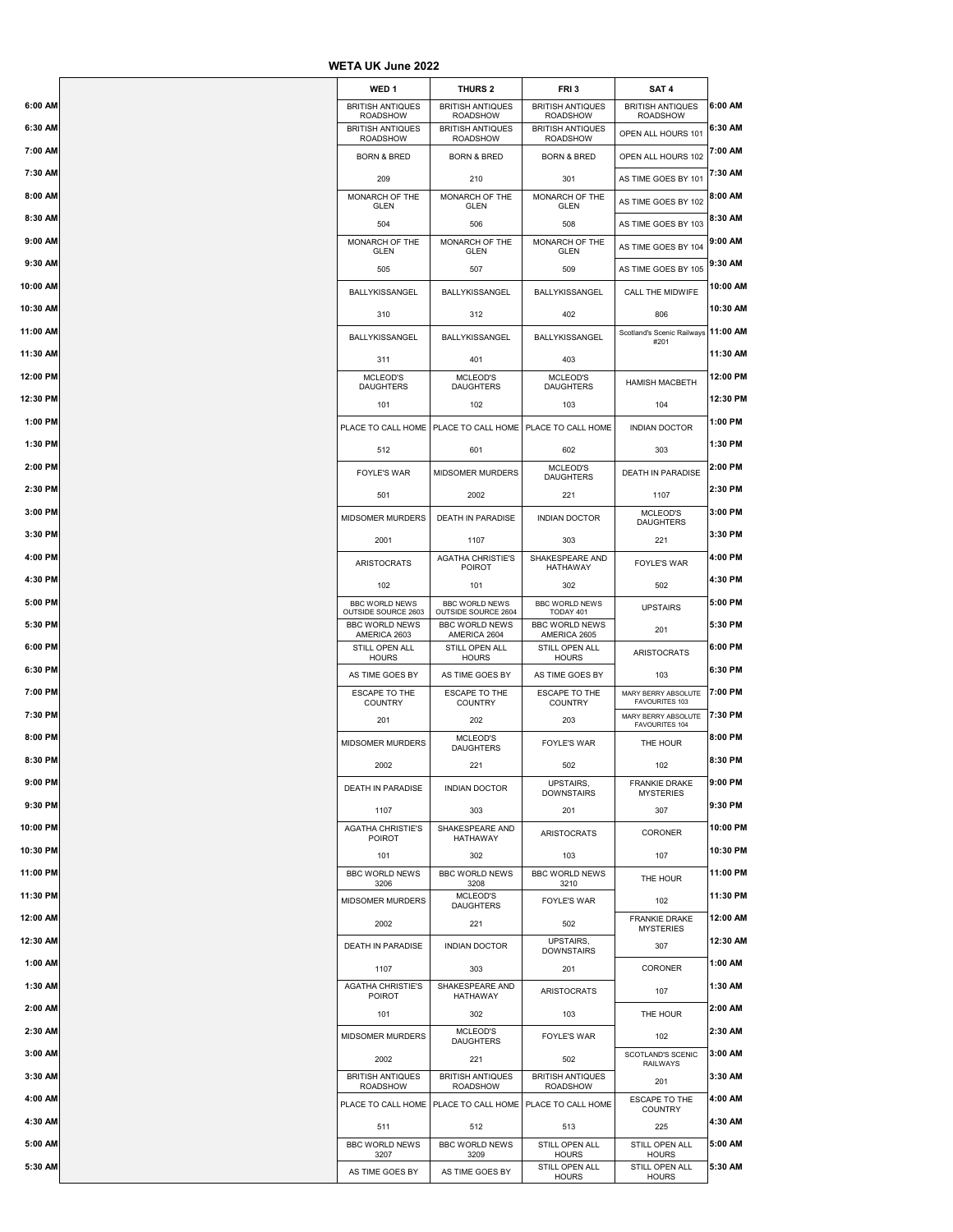|                     | SUN <sub>5</sub>                                             | MON <sub>6</sub>                                                    | TUES <sub>7</sub>                            | WED <sub>8</sub>                                         | <b>THURS 9</b>                               | <b>FRI 10</b>                               | <b>SAT 11</b>                                |                      |
|---------------------|--------------------------------------------------------------|---------------------------------------------------------------------|----------------------------------------------|----------------------------------------------------------|----------------------------------------------|---------------------------------------------|----------------------------------------------|----------------------|
| 6:00 AM             | AS TIME GOES BY 403                                          | <b>BRITISH ANTIQUES</b><br><b>ROADSHOW</b>                          | <b>BRITISH ANTIQUES</b><br><b>ROADSHOW</b>   | <b>BRITISH ANTIQUES</b><br><b>ROADSHOW</b>               | <b>BRITISH ANTIQUES</b><br><b>ROADSHOW</b>   | <b>BRITISH ANTIQUES</b><br><b>ROADSHOW</b>  | <b>BRITISH ANTIQUES</b><br><b>ROADSHOW</b>   | 6:00 AM              |
| 6:30 AM             | AS TIME GOES BY 404                                          | <b>BRITISH ANTIQUES</b><br><b>ROADSHOW</b>                          | <b>BRITISH ANTIQUES</b><br><b>ROADSHOW</b>   | <b>BRITISH ANTIQUES</b><br><b>ROADSHOW</b>               | <b>BRITISH ANTIQUES</b><br><b>ROADSHOW</b>   | <b>BRITISH ANTIQUES</b><br><b>ROADSHOW</b>  | OPEN ALL HOURS 103                           | 6:30 AM              |
| 7:00 AM             | <b>BORN &amp; BRED</b>                                       | <b>BORN &amp; BRED</b>                                              | <b>BORN &amp; BRED</b>                       | BORN & BRED                                              | <b>BORN &amp; BRED</b>                       | <b>BORN &amp; BRED</b>                      | OPEN ALL HOURS 104                           | 7:00 AM              |
| 7:30 AM             | 204                                                          | 302                                                                 | 303                                          | 304                                                      | 305                                          | 306                                         | AS TIME GOES BY                              | 7:30 AM              |
| 8:00 AM             | MONARCH OF THE<br>GLEN                                       | MONARCH OF THE<br><b>GLEN</b>                                       | MONARCH OF THE<br><b>GLEN</b>                | MONARCH OF THE<br><b>GLEN</b>                            | MONARCH OF THE<br><b>GLEN</b>                | MONARCH OF THE<br><b>GLEN</b>               | AS TIME GOES BY                              | 8:00 AM              |
| 8:30 AM             | 705                                                          | 510                                                                 | 601                                          | 603                                                      | 605                                          | 607                                         | AS TIME GOES BY                              | 8:30 AM              |
| 9:00 AM             | MONARCH OF THE<br>GLEN                                       | MONARCH OF THE<br>GLEN                                              | MONARCH OF THE<br>GLEN                       | MONARCH OF THE<br><b>GLEN</b>                            | MONARCH OF THE<br><b>GLEN</b>                | MONARCH OF THE<br><b>GLEN</b>               | AS TIME GOES BY                              | 9:00 AM              |
| 9:30 AM             | 706                                                          | 511                                                                 | 602                                          | 604                                                      | 606                                          | 608                                         | AS TIME GOES BY                              | 9:30 AM              |
| 10:00 AM            | BALLYKISSANGEL                                               | BALLYKISSANGEL                                                      | BALLYKISSANGEL                               | BALLYKISSANGEL                                           | BALLYKISSANGEL                               | BALLYKISSANGEL                              | CALL THE MIDWIFE                             | 10:00 AM             |
| 10:30 AM            | 101                                                          | 404                                                                 | 406                                          | 408                                                      | 410                                          | 412                                         | 807                                          | 10:30 AM             |
| 11:00 AM            | BALLYKISSANGEL                                               | BALLYKISSANGEL                                                      | BALLYKISSANGEL                               | BALLYKISSANGEL                                           | BALLYKISSANGEL                               | BALLYKISSANGEL                              | SCOTLAND'S SCENIC<br><b>RAILWAYS</b>         | 11:00 AM             |
| 11:30 AM            | 102                                                          | 405                                                                 | 407                                          | 409                                                      | 411                                          | 501                                         | 202                                          | 11:30 AM             |
| 12:00 PM            | <b>ESCAPE TO THE</b><br><b>COUNTRY</b>                       | <b>MCLEOD'S</b><br><b>DAUGHTERS</b>                                 | MCLEOD'S<br><b>DAUGHTERS</b>                 | <b>MCLEOD'S</b><br>DAUGHTERS                             | MCLEOD'S<br><b>DAUGHTERS</b>                 | <b>MCLEOD'S</b><br><b>DAUGHTERS</b>         | <b>HAMISH MACBETH</b>                        | 12:00 PM<br>12:30 PM |
| 12:30 PM<br>1:00 PM | 224                                                          | 104                                                                 | 105                                          | 106                                                      | 107                                          | 108                                         | 105                                          | 1:00 PM              |
| 1:30 PM             | MARY BERRY ABSOLUTE<br>FAVOURITES 103<br>MARY BERRY ABSOLUTE |                                                                     |                                              | PLACE TO CALL HOME PLACE TO CALL HOME PLACE TO CALL HOME | PLACE TO CALL HOME                           | PLACE TO CALL HOME                          | <b>INDIAN DOCTOR</b>                         | 1:30 PM              |
| 2:00 PM             | FAVOURITES 104<br>SCOTLAND'S SCENIC                          | 603<br><b>ESCAPE TO THE</b>                                         | 604                                          | 605                                                      | 606                                          | 607<br>MCLEOD'S                             | 304                                          | 2:00 PM              |
| 2:30 PM             | <b>RAILWAYS</b>                                              | COUNTRY                                                             | <b>HAMISH MACBETH</b>                        | <b>FOYLE'S WAR</b>                                       | <b>MIDSOMER MURDERS</b>                      | <b>DAUGHTERS</b>                            | <b>DEATH IN PARADISE</b>                     | 2:30 PM              |
| 3:00 PM             | 201<br>Winston Churchill's War                               | 225                                                                 | 105                                          | 502                                                      | 2003                                         | 222                                         | 1108<br>MCLEOD'S                             | 3:00 PM              |
| 3:30 PM             | #101                                                         | MARY BERRY ABSOLUTE<br><b>FAVOURITES 105</b><br>MARY BERRY ABSOLUTE | <b>DOC MARTIN</b>                            | <b>MIDSOMER MURDERS</b>                                  | <b>DEATH IN PARADISE</b>                     | <b>INDIAN DOCTOR</b>                        | DAUGHTERS                                    | 3:30 PM              |
| 4:00 PM             |                                                              | <b>FAVOURITES 106</b><br>SCOTLAND'S SCENIC                          | 101<br><b>MISS FISHER'S</b>                  | 2002                                                     | 1108<br><b>AGATHA CHRISTIE'S</b>             | 304<br>SHAKESPEARE AND                      | 222                                          | 4:00 PM              |
| 4:30 PM             | CALL THE MIDWIFE                                             | <b>RAILWAYS</b>                                                     | <b>MURDER MYSTERIES</b>                      | <b>ARISTOCRATS</b>                                       | <b>POIROT</b>                                | HATHAWAY                                    | <b>FOYLE'S WAR</b>                           | 4:30 PM              |
| 5:00 PM             | 807<br><b>FRANKIE DRAKE</b>                                  | 202<br><b>BBC WORLD NEWS</b>                                        | 101<br><b>BBC WORLD NEWS</b>                 | 103<br><b>BBC WORLD NEWS</b>                             | 102<br><b>BBC WORLD NEWS</b>                 | 303<br><b>BBC WORLD NEWS</b>                | 503<br><b>UPSTAIRS,</b>                      | 5:00 PM              |
| 5:30 PM             | <b>MYSTERIES</b>                                             | OUTSIDE SOURCE 2605<br><b>BBC WORLD NEWS</b>                        | OUTSIDE SOURCE 2606<br><b>BBC WORLD NEWS</b> | OUTSIDE SOURCE 2607<br><b>BBC WORLD NEWS</b>             | OUTSIDE SOURCE 2608<br><b>BBC WORLD NEWS</b> | TODAY 402<br><b>BBC WORLD NEWS</b>          | <b>DOWNSTAIRS</b>                            | 5:30 PM              |
| 6:00 PM             | 307                                                          | AMERICA 2606<br>STILL OPEN ALL                                      | AMERICA 2607<br>STILL OPEN ALL               | AMERICA 2608<br>STILL OPEN ALL                           | AMERICA 2609<br>STILL OPEN ALL               | AMERICA 2610<br>STILL OPEN ALL              | 202                                          | 6:00 PM              |
| 6:30 PM             | <b>ARISTOCRATS</b>                                           | <b>HOURS</b>                                                        | <b>HOURS</b>                                 | <b>HOURS</b>                                             | <b>HOURS</b>                                 | <b>HOURS</b>                                | <b>ARISTOCRATS</b>                           | 6:30 PM              |
|                     | 102<br>7:00 PM Great Estates of Scotland                     | AS TIME GOES BY 104<br><b>ESCAPE TO THE</b>                         | AS TIME GOES BY 105<br><b>ESCAPE TO THE</b>  | AS TIME GOES BY 106<br><b>ESCAPE TO THE</b>              | AS TIME GOES BY 201<br><b>ESCAPE TO THE</b>  | AS TIME GOES BY 202<br><b>ESCAPE TO THE</b> | 104<br>MARY BERRY ABSOLUTE                   | 7:00 PM              |
| 7:30 PM             | #101                                                         | <b>COUNTRY</b>                                                      | <b>COUNTRY</b>                               | <b>COUNTRY</b>                                           | <b>COUNTRY</b>                               | <b>COUNTRY</b>                              | <b>FAVOURITES 105</b><br>MARY BERRY ABSOLUTE | 7:30 PM              |
| 8:00 PM             | <b>ESCAPE TO THE</b>                                         | 204                                                                 | 205                                          | 206<br><b>MIDSOMER MURDERS</b>                           | 207<br>MCLEOD'S                              | 208<br><b>FOYLE'S WAR</b>                   | <b>FAVOURITES 106</b>                        | 8:00 PM              |
| 8:30 PM             | <b>COUNTRY</b><br>225                                        | <b>HAMISH MACBETH</b><br>105                                        | PROFESSOR T<br>302                           | 2003                                                     | <b>DAUGHTERS</b><br>222                      | 503                                         | THE HOUR<br>103                              | 8:30 PM              |
| 9:00 PM             | MARY BERRY ABSOLUTE                                          | DOC MARTIN                                                          | THE HUNTER                                   | DEATH IN PARADISE                                        | <b>INDIAN DOCTOR</b>                         | UPSTAIRS,                                   | <b>FRANKIE DRAKE</b>                         | 9:00 PM              |
| 9:30 PM             | FAVOURITES 105<br>MARY BERRY ABSOLUTE                        | 101                                                                 | 104                                          | 1108                                                     | 304                                          | <b>DOWNSTAIRS</b><br>202                    | <b>MYSTERIES</b><br>308                      | 9:30 PM              |
| 10:00 PM            | FAVOURITES 106<br>SCOTLAND'S SCENIC                          | <b>MISS FISHER'S</b>                                                | BEFORE WE DIE                                | <b>AGATHA CHRISTIE'S</b>                                 | SHAKESPEARE AND                              | <b>ARISTOCRATS</b>                          | <b>CORONER</b>                               | 10:00 PM             |
| 10:30 PM            | <b>RAILWAYS</b><br>202                                       | <b>MURDER MYSTERIES</b><br>101                                      | 204                                          | <b>POIROT</b><br>102                                     | <b>HATHAWAY</b><br>303                       | 104                                         | 108                                          | 10:30 PM             |
| 11:00 PM            | STILL OPEN ALL                                               | <b>BBC WORLD NEWS</b>                                               | <b>BBC WORLD NEWS</b>                        | <b>BBC WORLD NEWS</b>                                    | <b>BBC WORLD NEWS</b>                        | <b>BBC WORLD NEWS</b>                       | THE HOUR                                     | 11:00 PM             |
| 11:30 PM            | <b>HOURS</b><br>STILL OPEN ALL                               | 3212<br><b>HAMISH MACBETH</b>                                       | 3214<br>PROFESSOR T                          | 3216<br>MIDSOMER MURDERS                                 | 3218<br>MCLEOD'S                             | 3220<br><b>FOYLE'S WAR</b>                  | 103                                          | 11:30 PM             |
| 12:00 AM            | <b>HOURS</b><br><b>BRITISH ANTIQUES</b>                      | 105                                                                 | 302                                          | 2003                                                     | <b>DAUGHTERS</b><br>222                      | 503                                         | <b>FRANKIE DRAKE</b>                         | 12:00 AM             |
| 12:30 AM            | <b>ROADSHOW</b><br><b>BRITISH ANTIQUES</b>                   | <b>DOC MARTIN</b>                                                   | THE HUNTER                                   | <b>DEATH IN PARADISE</b>                                 | <b>INDIAN DOCTOR</b>                         | UPSTAIRS,                                   | <b>MYSTERIES</b><br>308                      | 12:30 AM             |
| 1:00 AM             | <b>ROADSHOW</b><br><b>ESCAPE TO THE</b>                      | 101                                                                 | 104                                          | 1108                                                     | 304                                          | <b>DOWNSTAIRS</b><br>202                    | CORONER                                      | 1:00 AM              |
| 1:30 AM             | <b>COUNTRY</b><br>225                                        | MISS FISHER'S                                                       | BEFORE WE DIE                                | <b>AGATHA CHRISTIE'S</b>                                 | SHAKESPEARE AND                              | <b>ARISTOCRATS</b>                          | 108                                          | 1:30 AM              |
| 2:00 AM             | MARY BERRY ABSOLUTE<br><b>FAVOURITES 105</b>                 | MURDER MYSTERIES<br>101                                             | 204                                          | <b>POIROT</b><br>102                                     | <b>HATHAWAY</b><br>303                       | 104                                         | MARY BERRY ABSOLUTE<br><b>FAVOURITES 105</b> | 2:00 AM              |
| 2:30 AM             | MARY BERRY ABSOLUTE<br>FAVOURITES 106                        | <b>HAMISH MACBETH</b>                                               | PROFESSOR T                                  | <b>MIDSOMER MURDERS</b>                                  | <b>MCLEOD'S</b>                              | <b>FOYLE'S WAR</b>                          | MARY BERRY ABSOLUTE<br>FAVOURITES 106        | 2:30 AM              |
| 3:00 AM             | SCOTLAND'S SCENIC<br><b>RAILWAYS</b>                         | 105                                                                 | 302                                          | 2003                                                     | <b>DAUGHTERS</b><br>222                      | 503                                         | SCOTLAND'S SCENIC<br>RAILWAYS                | 3:00 AM              |
| 3:30 AM             | 202                                                          | <b>BRITISH ANTIQUES</b><br><b>ROADSHOW</b>                          | <b>BRITISH ANTIQUES</b><br>ROADSHOW          | <b>BRITISH ANTIQUES</b><br><b>ROADSHOW</b>               | <b>BRITISH ANTIQUES</b><br><b>ROADSHOW</b>   | <b>BRITISH ANTIQUES</b><br><b>ROADSHOW</b>  | 202                                          | 3:30 AM              |
| 4:00 AM             | STILL OPEN ALL<br><b>HOURS</b>                               |                                                                     | PLACE TO CALL HOME PLACE TO CALL HOME        | PLACE TO CALL HOME                                       | PLACE TO CALL HOME                           | PLACE TO CALL HOME                          | <b>ESCAPE TO THE</b><br><b>COUNTRY</b>       | 4:00 AM              |
| 4:30 AM             | STILL OPEN ALL<br><b>HOURS</b>                               | 602                                                                 | 603                                          | 604                                                      | 605                                          | 606                                         | 226                                          | 4:30 AM              |
| 5:00 AM             | <b>BBC WORLD NEWS</b><br>3211                                | <b>BBC WORLD NEWS</b><br>3213                                       | <b>BBC WORLD NEWS</b><br>3215                | <b>BBC WORLD NEWS</b><br>3217                            | <b>BBC WORLD NEWS</b><br>3219                | STILL OPEN ALL<br><b>HOURS</b>              | STILL OPEN ALL<br><b>HOURS</b>               | 5:00 AM              |
| 5:30 AM             | AS TIME GOES BY                                              | AS TIME GOES BY                                                     | AS TIME GOES BY                              | AS TIME GOES BY                                          | AS TIME GOES BY                              | STILL OPEN ALL<br><b>HOURS</b>              | STILL OPEN ALL<br><b>HOURS</b>               | 5:30 AM              |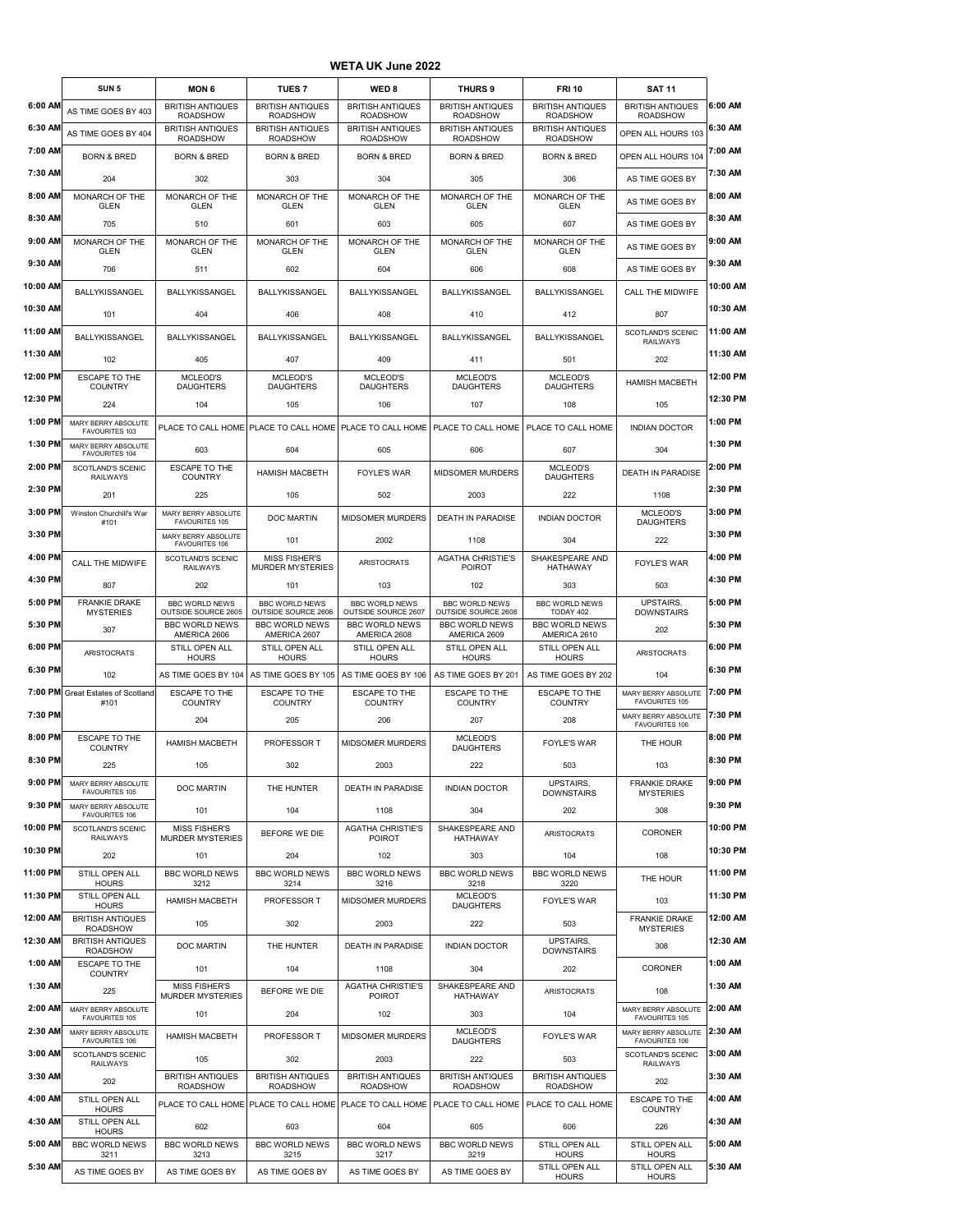|          | <b>SUN 12</b>                                                  | <b>MON 13</b>                                | TUES 14                                      | <b>WED 15</b>                                | <b>THURS 16</b>                              | <b>FRI 17</b>                              | <b>SAT 18</b>                              |          |
|----------|----------------------------------------------------------------|----------------------------------------------|----------------------------------------------|----------------------------------------------|----------------------------------------------|--------------------------------------------|--------------------------------------------|----------|
| 6:00 AM  | AS TIME GOES BY 405                                            | <b>BRITISH ANTIQUES</b><br><b>ROADSHOW</b>   | <b>BRITISH ANTIQUES</b><br><b>ROADSHOW</b>   | <b>BRITISH ANTIQUES</b><br><b>ROADSHOW</b>   | <b>BRITISH ANTIQUES</b><br><b>ROADSHOW</b>   | <b>BRITISH ANTIQUES</b><br><b>ROADSHOW</b> | <b>BRITISH ANTIQUES</b><br><b>ROADSHOW</b> | 6:00 AM  |
| 6:30 AM  | AS TIME GOES BY 406                                            | <b>BRITISH ANTIQUES</b><br><b>ROADSHOW</b>   | <b>BRITISH ANTIQUES</b><br><b>ROADSHOW</b>   | <b>BRITISH ANTIQUES</b><br><b>ROADSHOW</b>   | <b>BRITISH ANTIQUES</b><br><b>ROADSHOW</b>   | <b>BRITISH ANTIQUES</b><br><b>ROADSHOW</b> | OPEN ALL HOURS 105                         | 6:30 AM  |
| 7:00 AM  | <b>BORN &amp; BRED</b>                                         | <b>BORN &amp; BRED</b>                       | <b>BORN &amp; BRED</b>                       | <b>BORN &amp; BRED</b>                       | <b>BORN &amp; BRED</b>                       | <b>BORN &amp; BRED</b>                     | OPEN ALL HOURS 106                         | 7:00 AM  |
| 7:30 AM  | 205                                                            | 307                                          | 308                                          | 309                                          | 310                                          | 401                                        | AS TIME GOES BY                            | 7:30 AM  |
| 8:00 AM  | MONARCH OF THE<br><b>GLEN</b>                                  | <b>MONARCH OF THE</b><br><b>GLEN</b>         | <b>MONARCH OF THE</b><br><b>GLEN</b>         | MONARCH OF THE<br><b>GLEN</b>                | MONARCH OF THE<br>GLEN                       | MONARCH OF THE<br><b>GLEN</b>              | AS TIME GOES BY                            | 8:00 AM  |
| 8:30 AM  | 101                                                            | 609                                          | 611                                          | 613                                          | 615                                          | 101                                        | AS TIME GOES BY                            | 8:30 AM  |
| 9:00 AM  | MONARCH OF THE<br><b>GLEN</b>                                  | MONARCH OF THE<br><b>GLEN</b>                | MONARCH OF THE<br>GLEN                       | MONARCH OF THE<br><b>GLEN</b>                | MONARCH OF THE<br>GLEN                       | MONARCH OF THE<br><b>GLEN</b>              | AS TIME GOES BY                            | 9:00 AM  |
| 9:30 AM  | 102                                                            | 610                                          | 612                                          | 614                                          | 616                                          | 102                                        | AS TIME GOES BY                            | 9:30 AM  |
| 10:00 AM | BALLYKISSANGEL                                                 | BALLYKISSANGEL                               | BALLYKISSANGEL                               | BALLYKISSANGEL                               | BALLYKISSANGEL                               | BALLYKISSANGEL                             | CALL THE MIDWIFE                           | 10:00 AM |
| 10:30 AM | 103                                                            | 502                                          | 504                                          | 506                                          | 508                                          | 510                                        | 808                                        | 10:30 AM |
| 11:00 AM | BALLYKISSANGEL                                                 | BALLYKISSANGEL                               | BALLYKISSANGEL                               | BALLYKISSANGEL                               | BALLYKISSANGEL                               | BALLYKISSANGEL                             | SCOTLAND'S SCENIC<br><b>RAILWAYS</b>       | 11:00 AM |
| 11:30 AM | 104                                                            | 503                                          | 505                                          | 507                                          | 509                                          | 511                                        | 203                                        | 11:30 AM |
| 12:00 PM | <b>ESCAPE TO THE</b>                                           | MCLEOD'S                                     | MCLEOD'S                                     | MCLEOD'S                                     | MCLEOD'S                                     | MCLEOD'S                                   | <b>HAMISH MACBETH</b>                      | 12:00 PM |
| 12:30 PM | <b>COUNTRY</b><br>225                                          | <b>DAUGHTERS</b><br>109                      | <b>DAUGHTERS</b><br>110                      | <b>DAUGHTERS</b><br>111                      | <b>DAUGHTERS</b><br>112                      | <b>DAUGHTERS</b><br>113                    | 106                                        | 12:30 PM |
| 1:00 PM  | MARY BERRY ABSOLUTE                                            | PLACE TO CALL HOME                           | PLACE TO CALL HOME                           |                                              | PLACE TO CALL HOME PLACE TO CALL HOME        | PLACE TO CALL HOME                         | <b>INDIAN DOCTOR</b>                       | 1:00 PM  |
| 1:30 PM  | FAVOURITES 105<br>MARY BERRY ABSOLUTE<br><b>FAVOURITES 106</b> | 608                                          | 609                                          | 610                                          | 101                                          | 102                                        | 305                                        | 1:30 PM  |
| 2:00 PM  | SCOTLAND'S SCENIC                                              | <b>ESCAPE TO THE</b>                         | <b>HAMISH MACBETH</b>                        | <b>FOYLE'S WAR</b>                           | <b>MIDSOMER MURDERS</b>                      | <b>MCLEOD'S</b>                            | <b>DEATH IN PARADISE</b>                   | 2:00 PM  |
| 2:30 PM  | <b>RAILWAYS</b><br>202                                         | <b>COUNTRY</b><br>226                        | 106                                          | 503                                          | 2004                                         | <b>DAUGHTERS</b><br>101                    | 901                                        | 2:30 PM  |
| 3:00 PM  | Winston Churchill's War                                        | <b>BLITZ SPIRIT</b>                          | DOC MARTIN                                   | <b>MIDSOMER MURDERS</b>                      | <b>DEATH IN PARADISE</b>                     | <b>INDIAN DOCTOR</b>                       | MCLEOD'S                                   | 3:00 PM  |
| 3:30 PM  | #102                                                           | 101                                          | 102                                          | 2003                                         | 901                                          | 305                                        | <b>DAUGHTERS</b><br>101                    | 3:30 PM  |
| 4:00 PM  | <b>CALL THE MIDWIFE</b>                                        | SCOTLAND'S SCENIC                            | <b>MISS FISHER'S</b>                         | <b>ARISTOCRATS</b>                           | <b>AGATHA CHRISTIE'S</b>                     | SHAKESPEARE AND                            | <b>FOYLE'S WAR</b>                         | 4:00 PM  |
| 4:30 PM  | 808                                                            | <b>RAILWAYS</b><br>203                       | <b>MURDER MYSTERIES</b><br>102               | 104                                          | <b>POIROT</b><br>103                         | <b>HATHAWAY</b><br>304                     | 504                                        | 4:30 PM  |
| 5:00 PM  | <b>FRANKIE DRAKE</b>                                           | <b>BBC WORLD NEWS</b>                        | <b>BBC WORLD NEWS</b>                        | <b>BBC WORLD NEWS</b>                        | <b>BBC WORLD NEWS</b>                        | <b>BBC WORLD NEWS</b>                      | <b>UPSTAIRS</b>                            | 5:00 PM  |
| 5:30 PM  | <b>MYSTERIES</b><br>308                                        | OUTSIDE SOURCE 2609<br><b>BBC WORLD NEWS</b> | OUTSIDE SOURCE 2610<br><b>BBC WORLD NEWS</b> | OUTSIDE SOURCE 2611<br><b>BBC WORLD NEWS</b> | OUTSIDE SOURCE 2612<br><b>BBC WORLD NEWS</b> | TODAY 403<br><b>BBC WORLD NEWS</b>         | <b>DOWNSTAIRS</b><br>203                   | 5:30 PM  |
| 6:00 PM  | <b>ARISTOCRATS</b>                                             | AMERICA 2611<br>STILL OPEN ALL               | AMERICA 2612<br>STILL OPEN ALL               | AMERICA 2613<br>STILL OPEN ALL               | AMERICA 2614<br>STILL OPEN ALL               | AMERICA 2615<br>STILL OPEN ALL             | <b>ARISTOCRATS</b>                         | 6:00 PM  |
| 6:30 PM  | 103                                                            | <b>HOURS</b><br>AS TIME GOES BY              | <b>HOURS</b><br>AS TIME GOES BY              | <b>HOURS</b><br>AS TIME GOES BY              | <b>HOURS</b><br>AS TIME GOES BY              | <b>HOURS</b><br>AS TIME GOES BY            | 105                                        | 6:30 PM  |
|          | 7:00 PM Great Estates of Scotland                              | <b>ESCAPE TO THE</b>                         | <b>ESCAPE TO THE</b>                         | <b>ESCAPE TO THE</b>                         | <b>ESCAPE TO THE</b>                         | <b>ESCAPE TO THE</b>                       | <b>BLITZ SPIRIT</b>                        | 7:00 PM  |
| 7:30 PM  | #102                                                           | <b>COUNTRY</b><br>209                        | <b>COUNTRY</b><br>210                        | <b>COUNTRY</b><br>211                        | <b>COUNTRY</b><br>212                        | <b>COUNTRY</b><br>213                      | 101                                        | 7:30 PM  |
| 8:00 PM  | <b>ESCAPE TO THE</b>                                           | <b>HAMISH MACBETH</b>                        | PROFESSOR T                                  | <b>MIDSOMER MURDERS</b>                      | <b>MCLEOD'S</b>                              | <b>FOYLE'S WAR</b>                         | THE HOUR                                   | 8:00 PM  |
| 8:30 PM  | <b>COUNTRY</b><br>226                                          | 106                                          | 303                                          | 2004                                         | <b>DAUGHTERS</b><br>101                      | 504                                        | 104                                        | 8:30 PM  |
| 9:00 PM  | <b>BLITZ SPIRIT</b>                                            | DOC MARTIN                                   | <b>HUNTER</b>                                | <b>DEATH IN PARADISE</b>                     | <b>INDIAN DOCTOR</b>                         | UPSTAIRS,                                  | <b>FRANKIE DRAKE</b>                       | 9:00 PM  |
| 9:30 PM  | 101                                                            | 102                                          | 105                                          | 901                                          | 305                                          | <b>DOWNSTAIRS</b><br>203                   | <b>MYSTERIES</b><br>309                    | 9:30 PM  |
| 10:00 PM | SCOTLAND'S SCENIC                                              | <b>MISS FISHER'S</b>                         | BEFORE WE DIE                                | <b>AGATHA CHRISTIE'S</b>                     | SHAKESPEARE AND                              | <b>ARISTOCRATS</b>                         | <b>CORONER</b>                             | 10:00 PM |
| 10:30 PM | <b>RAILWAYS</b><br>203                                         | <b>MURDER MYSTERIES</b><br>102               | 205                                          | <b>POIROT</b><br>103                         | <b>HATHAWAY</b><br>304                       | 105                                        | 109                                        | 10:30 PM |
| 11:00 PM | STILL OPEN ALL                                                 | <b>BBC WORLD NEWS</b>                        | <b>BBC WORLD NEWS</b>                        | <b>BBC WORLD NEWS</b>                        | <b>BBC WORLD NEWS</b>                        | <b>BBC WORLD NEWS</b>                      | THE HOUR                                   | 11:00 PM |
| 11:30 PM | <b>HOURS</b><br>STILL OPEN ALL                                 | 3222<br><b>HAMISH MACBETH</b>                | 3224<br>PROFESSOR T                          | 3226<br>MIDSOMER MURDERS                     | 3228<br>MCLEOD'S                             | 3230<br><b>FOYLE'S WAR</b>                 | 104                                        | 11:30 PM |
| 12:00 AM | <b>HOURS</b><br><b>BRITISH ANTIQUES</b>                        | 106                                          | 303                                          | 2004                                         | <b>DAUGHTERS</b><br>101                      | 504                                        | <b>FRANKIE DRAKE</b>                       | 12:00 AM |
| 12:30 AM | <b>ROADSHOW</b><br><b>BRITISH ANTIQUES</b>                     | <b>DOC MARTIN</b>                            | <b>HUNTER</b>                                | <b>DEATH IN PARADISE</b>                     | <b>INDIAN DOCTOR</b>                         | UPSTAIRS,                                  | <b>MYSTERIES</b><br>309                    | 12:30 AM |
| 1:00 AM  | <b>ROADSHOW</b><br><b>ESCAPE TO THE</b>                        | 102                                          | 105                                          | 901                                          | 305                                          | <b>DOWNSTAIRS</b><br>203                   | <b>CORONER</b>                             | 1:00 AM  |
| 1:30 AM  | <b>COUNTRY</b>                                                 | <b>MISS FISHER'S</b>                         |                                              | <b>AGATHA CHRISTIE'S</b>                     | SHAKESPEARE AND                              |                                            |                                            | 1:30 AM  |
| 2:00 AM  | 226<br><b>BLITZ SPIRIT</b>                                     | <b>MURDER MYSTERIES</b>                      | BEFORE WE DIE                                | <b>POIROT</b>                                | HATHAWAY                                     | <b>ARISTOCRATS</b>                         | 109                                        | 2:00 AM  |
| 2:30 AM  |                                                                | 102                                          | 205                                          | 103                                          | 304<br><b>MCLEOD'S</b>                       | 105                                        | <b>BLITZ SPIRIT</b>                        | 2:30 AM  |
| 3:00 AM  | 101<br>SCOTLAND'S SCENIC                                       | <b>HAMISH MACBETH</b>                        | PROFESSOR T                                  | MIDSOMER MURDERS                             | <b>DAUGHTERS</b>                             | <b>FOYLE'S WAR</b>                         | 101<br>SCOTLAND'S SCENIC                   | 3:00 AM  |
| 3:30 AM  | <b>RAILWAYS</b>                                                | 106<br><b>BRITISH ANTIQUES</b>               | 303<br><b>BRITISH ANTIQUES</b>               | 2004<br><b>BRITISH ANTIQUES</b>              | 101<br><b>BRITISH ANTIQUES</b>               | 504<br><b>BRITISH ANTIQUES</b>             | <b>RAILWAYS</b>                            | 3:30 AM  |
| 4:00 AM  | 203<br>STILL OPEN ALL                                          | <b>ROADSHOW</b>                              | <b>ROADSHOW</b>                              | <b>ROADSHOW</b>                              | <b>ROADSHOW</b>                              | <b>ROADSHOW</b>                            | 203<br><b>ESCAPE TO THE</b>                | 4:00 AM  |
| 4:30 AM  | <b>HOURS</b><br>STILL OPEN ALL                                 | PLACE TO CALL HOME                           | PLACE TO CALL HOME                           |                                              | PLACE TO CALL HOME   PLACE TO CALL HOME      | PLACE TO CALL HOME                         | <b>COUNTRY</b>                             | 4:30 AM  |
| 5:00 AM  | <b>HOURS</b><br><b>BBC WORLD NEWS</b>                          | 607<br><b>BBC WORLD NEWS</b>                 | 608<br><b>BBC WORLD NEWS</b>                 | 609<br><b>BBC WORLD NEWS</b>                 | 610<br><b>BBC WORLD NEWS</b>                 | 101<br>STILL OPEN ALL                      | 201<br>STILL OPEN ALL                      | 5:00 AM  |
| 5:30 AM  | 3221                                                           | 3223                                         | 3225                                         | 3227                                         | 3229                                         | <b>HOURS</b><br>STILL OPEN ALL             | <b>HOURS</b><br>STILL OPEN ALL             | 5:30 AM  |
|          | AS TIME GOES BY                                                | AS TIME GOES BY                              | AS TIME GOES BY                              | AS TIME GOES BY                              | AS TIME GOES BY                              | <b>HOURS</b>                               | <b>HOURS</b>                               |          |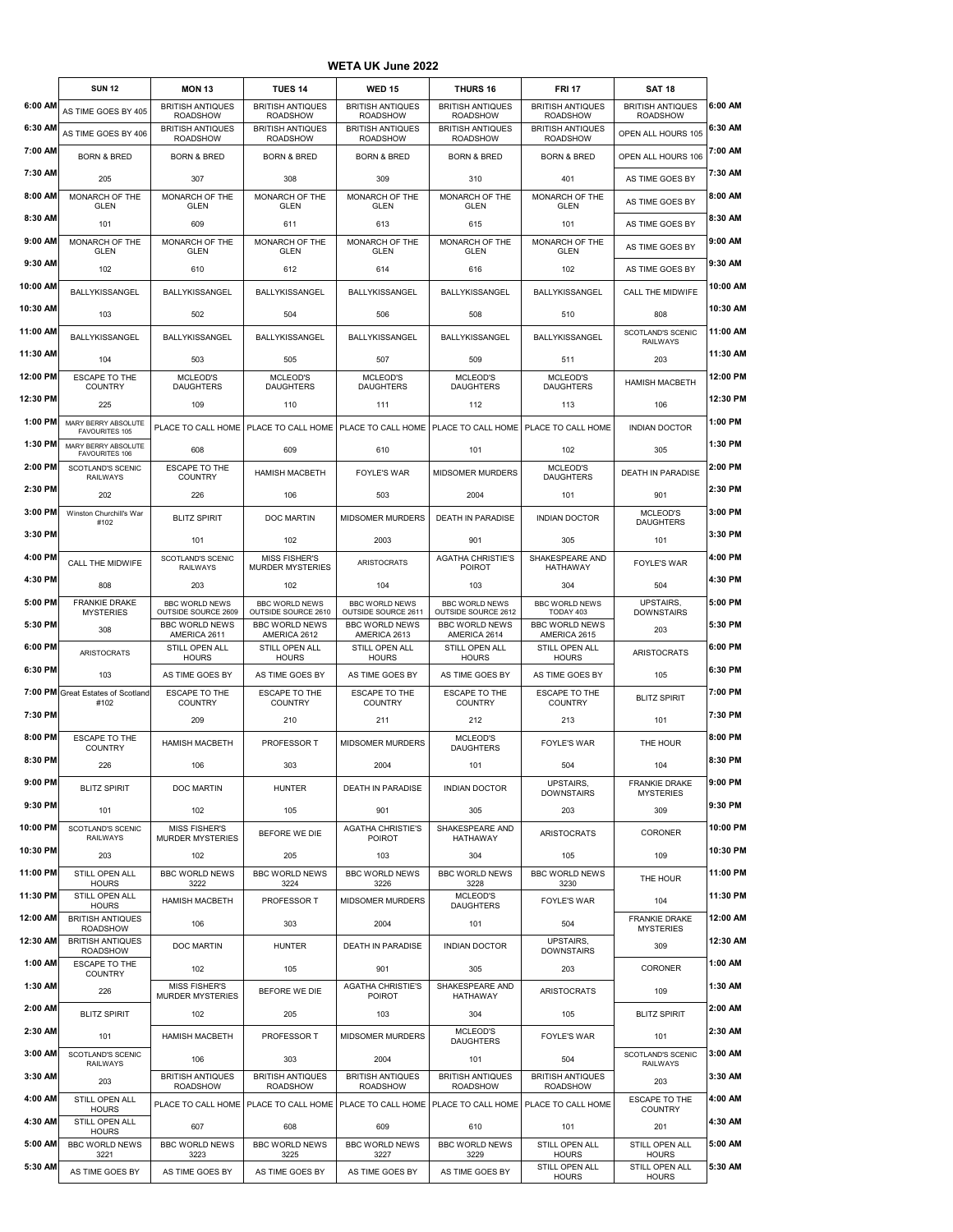|          | <b>SUN 19</b>                              | <b>MON 20</b>                                | <b>TUES 21</b>                                  | <b>WED 22</b>                                                                                        | <b>THURS 23</b>                              | <b>FRI 24</b>                              | <b>SAT 25</b>                              |          |
|----------|--------------------------------------------|----------------------------------------------|-------------------------------------------------|------------------------------------------------------------------------------------------------------|----------------------------------------------|--------------------------------------------|--------------------------------------------|----------|
| 6:00 AM  | AS TIME GOES BY<br>408                     | <b>BRITISH ANTIQUES</b><br><b>ROADSHOW</b>   | <b>BRITISH ANTIQUES</b><br><b>ROADSHOW</b>      | <b>BRITISH ANTIQUES</b><br><b>ROADSHOW</b>                                                           | <b>BRITISH ANTIQUES</b><br><b>ROADSHOW</b>   | <b>BRITISH ANTIQUES</b><br><b>ROADSHOW</b> | <b>BRITISH ANTIQUES</b><br><b>ROADSHOW</b> | 6:00 AM  |
| 6:30 AM  | AS TIME GOES BY<br>409                     | <b>BRITISH ANTIQUES</b><br><b>ROADSHOW</b>   | <b>BRITISH ANTIQUES</b><br><b>ROADSHOW</b>      | <b>BRITISH ANTIQUES</b><br><b>ROADSHOW</b>                                                           | <b>BRITISH ANTIQUES</b><br><b>ROADSHOW</b>   | <b>BRITISH ANTIQUES</b><br><b>ROADSHOW</b> | OPEN ALL HOURS 201                         | 6:30 AM  |
| 7:00 AM  | <b>BORN &amp; BRED</b>                     | <b>BORN &amp; BRED</b>                       | <b>BORN &amp; BRED</b>                          | <b>BORN &amp; BRED</b>                                                                               | <b>BORN &amp; BRED</b>                       | <b>BORN &amp; BRED</b>                     | OPEN ALL HOURS 202                         | 7:00 AM  |
| 7:30 AM  | 206                                        | 402                                          | 403                                             | 404                                                                                                  | 405                                          | 406                                        | AS TIME GOES BY                            | 7:30 AM  |
| 8:00 AM  | MONARCH OF THE                             | MONARCH OF THE                               | MONARCH OF THE                                  | MONARCH OF THE                                                                                       | MONARCH OF THE                               | MONARCH OF THE                             | AS TIME GOES BY                            | 8:00 AM  |
| 8:30 AM  | <b>GLEN</b><br>103                         | <b>GLEN</b><br>103                           | <b>GLEN</b><br>105                              | GLEN<br>107                                                                                          | GLEN<br>201                                  | <b>GLEN</b><br>203                         | AS TIME GOES BY                            | 8:30 AM  |
| 9:00 AM  | MONARCH OF THE                             | MONARCH OF THE                               | MONARCH OF THE                                  | MONARCH OF THE                                                                                       | MONARCH OF THE                               | MONARCH OF THE                             | AS TIME GOES BY                            | 9:00 AM  |
| 9:30 AM  | <b>GLEN</b>                                | <b>GLEN</b>                                  | <b>GLEN</b>                                     | <b>GLEN</b>                                                                                          | <b>GLEN</b>                                  | <b>GLEN</b>                                |                                            | 9:30 AM  |
| 10:00 AM | 104                                        | 104                                          | 106                                             | 108                                                                                                  | 202                                          | 204                                        | AS TIME GOES BY                            | 10:00 AM |
| 10:30 AM | BALLYKISSANGEL                             | BALLYKISSANGEL                               | BALLYKISSANGEL                                  | BALLYKISSANGEL                                                                                       | BALLYKISSANGEL                               | BALLYKISSANGEL                             | CALL THE MIDWIFE                           | 10:30 AM |
| 11:00 AM | 105                                        | 512                                          | 602                                             | 604                                                                                                  | 606                                          | 608                                        | 901                                        | 11:00 AM |
| 11:30 AM | BALLYKISSANGEL                             | BALLYKISSANGEL                               | BALLYKISSANGEL                                  | BALLYKISSANGEL                                                                                       | BALLYKISSANGEL                               | BALLYKISSANGEL                             | THE ROMANTICS AND US                       | 11:30 AM |
| 12:00 PM | 106                                        | 601                                          | 603                                             | 605                                                                                                  | 607                                          | 101                                        | 101                                        | 12:00 PM |
|          | <b>ESCAPE TO THE</b><br><b>COUNTRY</b>     | <b>MCLEOD'S</b><br><b>DAUGHTERS</b>          | <b>MCLEOD'S</b><br><b>DAUGHTERS</b>             | <b>MCLEOD'S</b><br><b>DAUGHTERS</b>                                                                  | <b>MCLEOD'S</b><br>DAUGHTERS                 | <b>MCLEOD'S</b><br>DAUGHTERS               | <b>HAMISH MACBETH</b>                      |          |
| 12:30 PM | 226                                        | 114                                          | 115                                             | 116                                                                                                  | 117                                          | 118                                        | 201                                        | 12:30 PM |
| 1:00 PM  | <b>BLITZ SPIRIT</b>                        |                                              |                                                 | PLACE TO CALL HOME PLACE TO CALL HOME   PLACE TO CALL HOME   PLACE TO CALL HOME   PLACE TO CALL HOME |                                              |                                            | <b>ALIBI</b>                               | 1:00 PM  |
| 1:30 PM  | 101                                        | 103                                          | 104                                             | 105                                                                                                  | 106                                          | 107                                        | 101                                        | 1:30 PM  |
| 2:00 PM  | SCOTI AND'S SCENIC<br><b>RAILWAYS</b>      | MARY BERRY'S COUNTRY<br>HOUSE SECRETS #101   | <b>HAMISH MACBETH</b>                           | <b>FOYLE'S WAR</b>                                                                                   | MIDSOMER MURDERS                             | MCLEOD'S<br><b>DAUGHTERS</b>               | <b>DEATH IN PARADISE</b>                   | 2:00 PM  |
| 2:30 PM  | 203                                        |                                              | 201                                             | 504                                                                                                  | 2005                                         | 102                                        | 902                                        | 2:30 PM  |
| 3:00 PM  | Winston Churchill's War<br>#103            | <b>BLITZ SPIRIT</b>                          | <b>DOC MARTIN</b>                               | MIDSOMER MURDERS                                                                                     | <b>DEATH IN PARADISE</b>                     | <b>ALIBI</b>                               | MCLEOD'S<br><b>DAUGHTERS</b>               | 3:00 PM  |
| 3:30 PM  |                                            | 102                                          | 103                                             | 2004                                                                                                 | 902                                          | 101                                        | 102                                        | 3:30 PM  |
| 4:00 PM  | CALL THE MIDWIFE                           | THE ROMANTICS AND US                         | <b>MISS FISHER'S</b><br><b>MURDER MYSTERIES</b> | <b>ARISTOCRATS</b>                                                                                   | <b>AGATHA CHRISTIE'S</b><br><b>POIROT</b>    | SHAKESPEARE AND<br><b>HATHAWAY</b>         | <b>FOYLE'S WAR</b>                         | 4:00 PM  |
| 4:30 PM  | 901                                        | 101                                          | 103                                             | 105                                                                                                  | 104                                          | 305                                        | 505                                        | 4:30 PM  |
| 5:00 PM  | <b>FRANKIE DRAKE</b><br><b>MYSTERIES</b>   | <b>BBC WORLD NEWS</b><br>OUTSIDE SOURCE 2613 | <b>BBC WORLD NEWS</b><br>OUTSIDE SOURCE 2614    | <b>BBC WORLD NEWS</b><br>OUTSIDE SOURCE 2615                                                         | <b>BBC WORLD NEWS</b><br>OUTSIDE SOURCE 2616 | <b>BBC WORLD NEWS</b><br>TODAY 404         | <b>UPSTAIRS</b><br><b>DOWNSTAIRS</b>       | 5:00 PM  |
| 5:30 PM  | 309                                        | <b>BBC WORLD NEWS</b><br>AMERICA 2616        | <b>BBC WORLD NEWS</b><br>AMERICA 2617           | <b>BBC WORLD NEWS</b><br>AMERICA 2618                                                                | <b>BBC WORLD NEWS</b><br>AMERICA 2619        | <b>BBC WORLD NEWS</b><br>AMERICA 2620      | 204                                        | 5:30 PM  |
| 6:00 PM  | <b>ARISTOCRATS</b>                         | STILL OPEN ALL<br><b>HOURS</b>               | STILL OPEN ALL<br><b>HOURS</b>                  | STILL OPEN ALL<br><b>HOURS</b>                                                                       | STILL OPEN ALL<br><b>HOURS</b>               | STILL OPEN ALL<br><b>HOURS</b>             | <b>ARISTOCRATS</b>                         | 6:00 PM  |
| 6:30 PM  | 104                                        | AS TIME GOES BY                              | AS TIME GOES BY                                 | AS TIME GOES BY                                                                                      | AS TIME GOES BY                              | AS TIME GOES BY                            | 106                                        | 6:30 PM  |
| 7:00 PM  | Great Estates of<br>Scotland #103          | <b>ESCAPE TO THE</b><br><b>COUNTRY</b>       | <b>ESCAPE TO THE</b><br><b>COUNTRY</b>          | <b>ESCAPE TO THE</b><br><b>COUNTRY</b>                                                               | <b>ESCAPE TO THE</b><br><b>COUNTRY</b>       | <b>ESCAPE TO THE</b><br><b>COUNTRY</b>     | <b>BLITZ SPIRIT</b>                        | 7:00 PM  |
| 7:30 PM  |                                            | 214                                          | 215                                             | 216                                                                                                  | 217                                          | 218                                        | 102                                        | 7:30 PM  |
| 8:00 PM  | MARY BERRY'S COUNTRY<br>HOUSE SECRETS #101 | <b>HAMISH MACBETH</b>                        | PROFESSOR T                                     | <b>MIDSOMER MURDERS</b>                                                                              | MCLEOD'S<br><b>DAUGHTERS</b>                 | <b>FOYLE'S WAR</b>                         | THE HOUR                                   | 8:00 PM  |
| 8:30 PM  |                                            | 201                                          | 304                                             | 2005                                                                                                 | 102                                          | 505                                        | 105                                        | 8:30 PM  |
| 9:00 PM  | <b>BLITZ SPIRIT</b>                        | DOC MARTIN                                   | <b>HUNTER</b>                                   | DEATH IN PARADISE                                                                                    | ALIBI                                        | <b>UPSTAIRS</b>                            | <b>FRANKIE DRAKE</b>                       | 9:00 PM  |
| 9:30 PM  | 102                                        | 103                                          | 106                                             | 902                                                                                                  | 101                                          | <b>DOWNSTAIRS</b><br>204                   | <b>MYSTERIES</b><br>310                    | 9:30 PM  |
| 10:00 PM | THE ROMANTICS AND                          | <b>MISS FISHER'S</b>                         | BEFORE WE DIE                                   | <b>AGATHA CHRISTIE'S</b>                                                                             | SHAKESPEARE AND                              | <b>ARISTOCRATS</b>                         | <b>CORONER</b>                             | 10:00 PM |
| 10:30 PM | US<br>101                                  | <b>MURDER MYSTERIES</b><br>103               | 206                                             | <b>POIROT</b><br>104                                                                                 | <b>HATHAWAY</b><br>305                       | 106                                        | 110                                        | 10:30 PM |
| 11:00 PM | STILL OPEN ALL                             | <b>BBC WORLD NEWS</b>                        | <b>BBC WORLD NEWS</b>                           | <b>BBC WORLD NEWS</b>                                                                                | <b>BBC WORLD NEWS</b>                        | <b>BBC WORLD NEWS</b>                      | THE HOUR                                   | 11:00 PM |
| 11:30 PM | <b>HOURS</b><br>STILL OPEN ALL             | 3232<br><b>HAMISH MACBETH</b>                | 3234<br>PROFESSOR T                             | 3236<br>MIDSOMER MURDERS                                                                             | 3238<br>MCLEOD'S                             | 3240<br><b>FOYLE'S WAR</b>                 | 105                                        | 11:30 PM |
| 12:00 AM | <b>HOURS</b><br><b>BRITISH ANTIQUES</b>    | 201                                          | 304                                             | 2005                                                                                                 | <b>DAUGHTERS</b><br>102                      | 505                                        | <b>FRANKIE DRAKE</b>                       | 12:00 AM |
| 12:30 AM | <b>ROADSHOW</b><br><b>BRITISH ANTIQUES</b> | <b>DOC MARTIN</b>                            | <b>HUNTER</b>                                   | <b>DEATH IN PARADISE</b>                                                                             | <b>ALIBI</b>                                 | <b>UPSTAIRS</b>                            | <b>MYSTERIES</b><br>310                    | 12:30 AM |
| 1:00 AM  | <b>ROADSHOW</b><br>MARY BERRY'S COUNTRY    | 103                                          | 106                                             | 902                                                                                                  | 101                                          | <b>DOWNSTAIRS</b><br>204                   | <b>CORONER</b>                             | 1:00 AM  |
| 1:30 AM  | HOUSE SECRETS #101                         | <b>MISS FISHER'S</b>                         | BEFORE WE DIE                                   | <b>AGATHA CHRISTIE'S</b>                                                                             | SHAKESPEARE AND                              | <b>ARISTOCRATS</b>                         |                                            | 1:30 AM  |
| 2:00 AM  | <b>BLITZ SPIRIT</b>                        | <b>MURDER MYSTERIES</b><br>103               | 206                                             | <b>POIROT</b><br>104                                                                                 | <b>HATHAWAY</b><br>305                       | 106                                        | 110<br><b>BLITZ SPIRIT</b>                 | 2:00 AM  |
| 2:30 AM  | 102                                        | <b>HAMISH MACBETH</b>                        | PROFESSOR T                                     | MIDSOMER MURDERS                                                                                     | MCLEOD'S                                     | <b>FOYLE'S WAR</b>                         | 102                                        | 2:30 AM  |
| 3:00 AM  | THE ROMANTICS AND                          |                                              |                                                 |                                                                                                      | <b>DAUGHTERS</b>                             |                                            |                                            | 3:00 AM  |
| 3:30 AM  | US                                         | 201<br><b>BRITISH ANTIQUES</b>               | 304<br><b>BRITISH ANTIQUES</b>                  | 2005<br><b>BRITISH ANTIQUES</b>                                                                      | 102<br><b>BRITISH ANTIQUES</b>               | 505<br><b>BRITISH ANTIQUES</b>             | THE ROMANTICS AND US                       | 3:30 AM  |
| 4:00 AM  | 101<br>STILL OPEN ALL                      | <b>ROADSHOW</b><br>A PLACE TO CALL           | <b>ROADSHOW</b><br>A PLACE TO CALL              | <b>ROADSHOW</b><br>A PLACE TO CALL                                                                   | <b>ROADSHOW</b><br>A PLACE TO CALL           | <b>ROADSHOW</b><br>A PLACE TO CALL         | 101<br>MARY BERRY'S COUNTRY                | 4:00 AM  |
| 4:30 AM  | <b>HOURS</b><br>STILL OPEN ALL             | HOME                                         | HOME                                            | HOME                                                                                                 | <b>HOME</b>                                  | <b>HOME</b>                                | HOUSE SECRETS #101                         | 4:30 AM  |
| 5:00 AM  | <b>HOURS</b><br><b>BBC WORLD NEWS</b>      | <b>BBC WORLD NEWS</b>                        | <b>BBC WORLD NEWS</b>                           | <b>BBC WORLD NEWS</b>                                                                                | <b>BBC WORLD NEWS</b>                        | STILL OPEN ALL                             | STILL OPEN ALL                             | 5:00 AM  |
| 5:30 AM  | 3231                                       | 3233                                         | 3235                                            | 3237                                                                                                 | 3239                                         | <b>HOURS</b><br>STILL OPEN ALL             | <b>HOURS</b><br>STILL OPEN ALL             | 5:30 AM  |
|          | AS TIME GOES BY                            | AS TIME GOES BY                              | AS TIME GOES BY                                 | AS TIME GOES BY                                                                                      | AS TIME GOES BY                              | <b>HOURS</b>                               | <b>HOURS</b>                               |          |